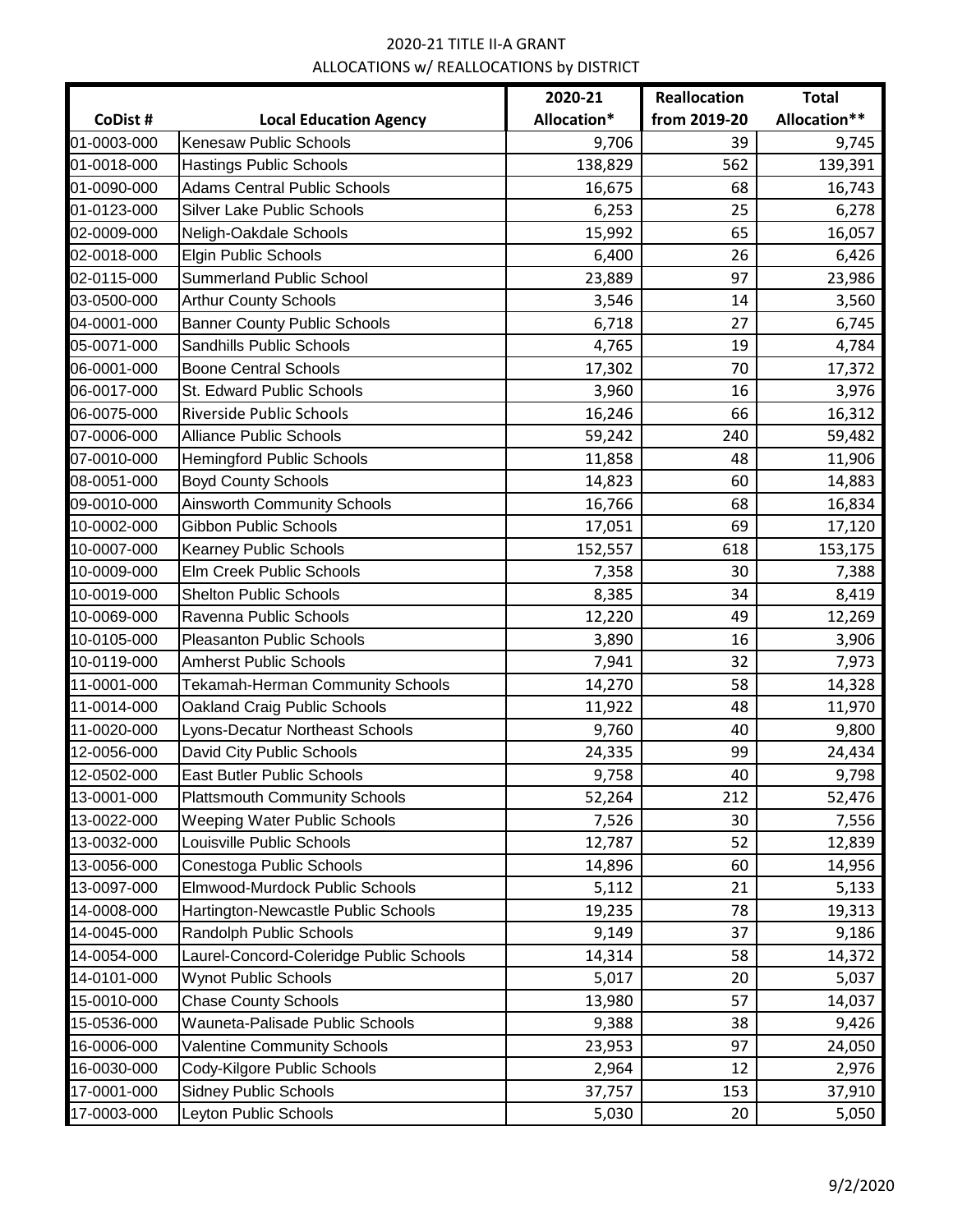| 17-0009-000 | <b>Potter-Dix Public Schools</b>          | 2,696     | 11     | 2,707     |
|-------------|-------------------------------------------|-----------|--------|-----------|
| 18-0002-000 | <b>Sutton Public Schools</b>              | 7,306     | 30     | 7,336     |
| 18-0011-000 | <b>Harvard Public Schools</b>             | 11,118    | 45     | 11,163    |
| 19-0039-000 | Leigh Community Schools                   | 4,319     | 17     | 4,336     |
| 19-0058-000 | <b>Clarkson Public Schools</b>            | 6,356     | 26     | 6,382     |
| 19-0070-000 | Howells-Dodge Consolidated Schools        | 9,702     | 39     | 9,741     |
| 19-0123-000 | <b>Schuyler Community Schools</b>         | 56,772    | 230    | 57,002    |
| 20-0001-000 | <b>West Point Public Schools</b>          | 28,907    | 117    | 29,024    |
| 20-0020-000 | <b>Bancroft-Rosalie Community Schools</b> | 7,010     | 28     | 7,038     |
| 20-0030-000 | Wisner-Pilger Public Schools              | 10,378    | 42     | 10,420    |
| 21-0015-000 | Anselmo-Merna Public Schools              | 6,766     | 27     | 6,793     |
| 21-0025-000 | <b>Broken Bow Public Schools</b>          | 27,012    | 109    | 27,121    |
| 21-0044-000 | <b>Ansley Public Schools</b>              | 6,671     | 27     | 6,698     |
| 21-0084-000 | <b>Sargent Public Schools</b>             | 6,980     | 28     | 7,008     |
| 21-0089-000 | <b>Arnold Public Schools</b>              | 5,011     | 20     | 5,031     |
| 21-0180-000 | <b>Callaway Public Schools</b>            | 7,509     | 30     | 7,539     |
| 22-0011-000 | South Sioux City Community Schools        | 136,732   | 554    | 137,286   |
| 22-0031-000 | <b>Homer Community Schools</b>            | 5,173     | 21     | 5,194     |
| 23-0002-000 | <b>Chadron Public Schools</b>             | 30,779    | 125    | 30,904    |
| 23-0071-000 | <b>Crawford Public Schools</b>            | 9,209     | 37     | 9,246     |
| 24-0001-000 | Lexington Public Schools                  | 100,529   | 407    | 100,936   |
| 24-0004-000 | <b>Overton Public Schools</b>             | 7,659     | 31     | 7,690     |
| 24-0011-000 | <b>Cozad Community Schools</b>            | 32,563    | 132    | 32,695    |
| 24-0020-000 | <b>Gothenburg Public Schools</b>          | 25,700    | 104    | 25,804    |
| 24-0101-000 | Sumner-Eddyville-Miller Schools           | 6,498     | 26     | 6,524     |
| 25-0025-000 | <b>Creek Valley Schools</b>               | 11,891    | 48     | 11,939    |
| 25-0095-000 | South Platte Public Schools               | 5,382     | 22     | 5,404     |
| 26-0001-000 | Ponca Public Schools                      | 10,690    | 43     | 10,733    |
| 26-0070-000 | <b>Allen Consolidated Schools</b>         | 6,184     | 25     | 6,209     |
| 26-0561-000 | <b>Emerson-Hubbard Public Schools</b>     | 10,450    | 42     | 10,492    |
| 27-0001-000 | <b>Fremont Public Schools</b>             | 135,130   | 547    | 135,677   |
| 27-0062-000 | <b>Scribner-Snyder Community Schools</b>  | 12,857    | 52     | 12,909    |
| 27-0594-000 | Logan View Public Schools                 | 13,011    | 53     | 13,064    |
| 27-0595-000 | North Bend Central Public Schools         | 10,633    | 43     | 10,676    |
| 28-0001-000 | <b>Omaha Public Schools</b>               | 2,490,941 | 10,084 | 2,501,025 |
| 28-0010-000 | <b>Elkhorn Public Schools</b>             | 70,594    | 286    | 70,880    |
| 28-0015-000 | Douglas County West Community Schools     | 17,752    | 72     | 17,824    |
| 28-0017-000 | <b>Millard Public Schools</b>             | 332,488   | 1,346  | 333,834   |
| 28-0054-000 | <b>Ralston Public Schools</b>             | 85,146    | 345    | 85,491    |
| 28-0059-000 | <b>Bennington Public Schools</b>          | 17,358    | 70     | 17,428    |
| 28-0066-000 | <b>Westside Community Schools</b>         | 101,738   | 412    | 102,150   |
| 29-0117-000 | Dundy County Public Schools               | 15,701    | 64     | 15,765    |
| 30-0001-000 | Exeter-Milligan Public Schools            | 4,045     | 16     | 4,061     |
| 30-0025-000 | <b>Fillmore Central Public Schools</b>    | 12,503    | 51     | 12,554    |
| 30-0054-000 | <b>Shickley Public Schools</b>            | 4,294     | 17     | 4,311     |
| 31-0506-000 | <b>Franklin Public Schools</b>            | 9,782     | 40     | 9,822     |
| 32-0046-000 | Maywood Public Schools                    | 4,528     | 18     | 4,546     |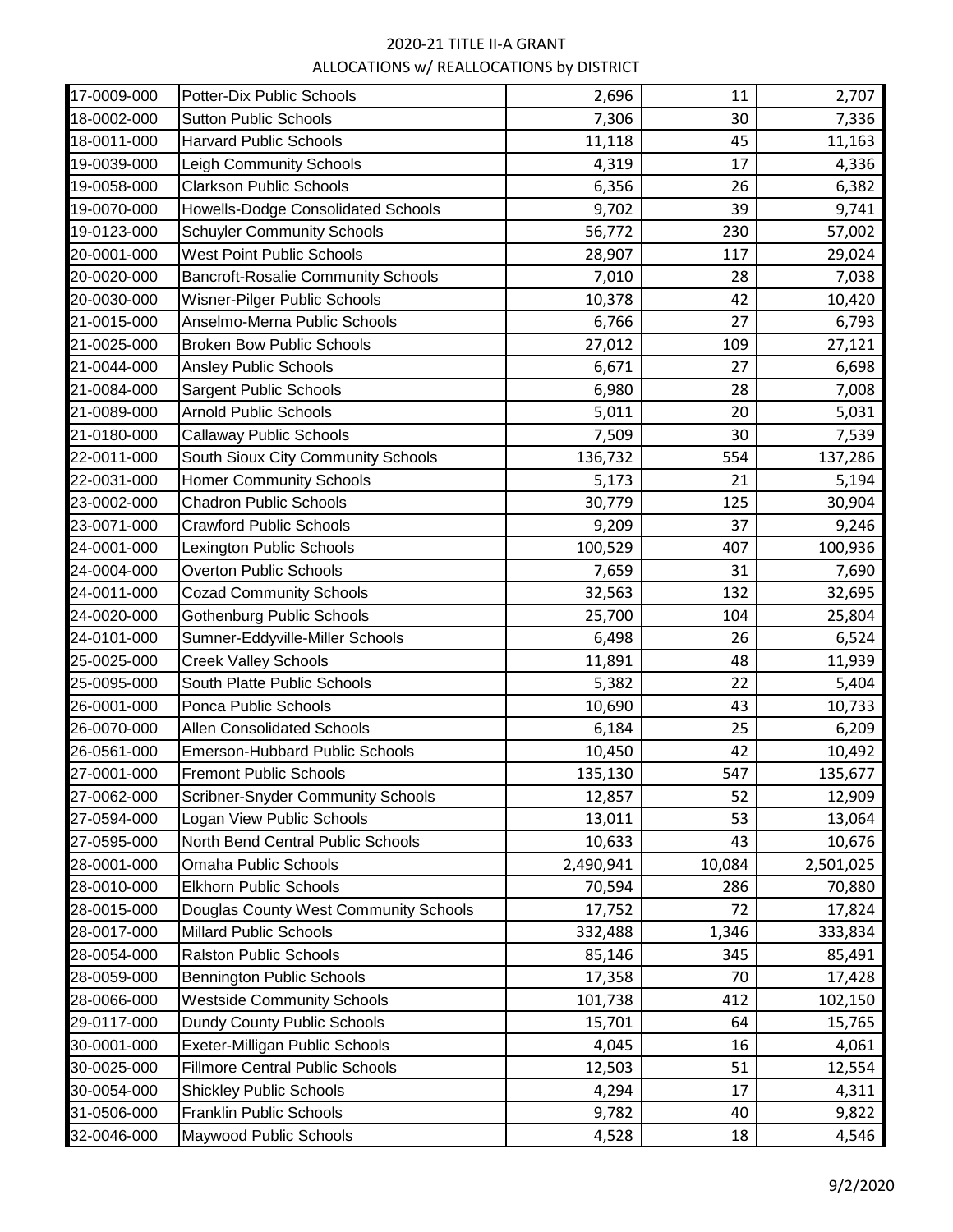| 32-0095-000 | Eustis-Farnam Public Schools          | 4,691   | 19    | 4,710   |
|-------------|---------------------------------------|---------|-------|---------|
| 32-0125-000 | Medicine Valley Public Schools        | 7,956   | 32    | 7,988   |
| 33-0018-000 | Arapahoe Public Schools               | 11,957  | 48    | 12,005  |
| 33-0021-000 | <b>Cambridge Public Schools</b>       | 7,842   | 32    | 7,874   |
| 33-0540-000 | Southern Valley Schools               | 16,986  | 69    | 17,055  |
| 34-0001-000 | Southern School District 1            | 16,907  | 68    | 16,975  |
| 34-0015-000 | <b>Beatrice Public Schools</b>        | 66,742  | 270   | 67,012  |
| 34-0034-000 | Freeman Public Schools                | 6,823   | 28    | 6,851   |
| 34-0100-000 | <b>Diller-Odell Public Schools</b>    | 4,418   | 18    | 4,436   |
| 35-0001-000 | <b>Garden County Schools</b>          | 15,199  | 62    | 15,261  |
| 36-0100-000 | <b>Burwell Public Schools</b>         | 10,903  | 44    | 10,947  |
| 37-0030-000 | <b>Elwood Public Schools</b>          | 7,211   | 29    | 7,240   |
| 38-0011-000 | Hyannis Area Schools                  | 6,453   | 26    | 6,479   |
| 39-0060-000 | <b>Central Valley Schools</b>         | 13,323  | 54    | 13,377  |
| 40-0002-000 | <b>Grand Island Public Schools</b>    | 388,541 | 1,573 | 390,114 |
| 40-0082-000 | <b>Northwest Public Schools</b>       | 21,424  | 87    | 21,511  |
| 40-0083-000 | <b>Wood River Rural Schools</b>       | 24,493  | 99    | 24,592  |
| 40-0126-000 | Doniphan-Trumbull Public Schools      | 11,457  | 46    | 11,503  |
| 41-0002-000 | <b>Giltner Public Schools</b>         | 2,361   | 10    | 2,371   |
| 41-0091-000 | Hampton Public Schools                | 2,539   | 10    | 2,549   |
| 41-0504-000 | Aurora Public Schools                 | 24,485  | 99    | 24,584  |
| 42-0002-000 | Alma Public Schools                   | 7,235   | 29    | 7,264   |
| 43-0079-000 | Hayes Center Public Schools           | 4,184   | 17    | 4,201   |
| 44-0070-000 | <b>Hitchcock County School System</b> | 14,614  | 59    | 14,673  |
| 45-0007-000 | <b>O'Neill Public Schools</b>         | 29,425  | 119   | 29,544  |
| 45-0029-000 | Ewing Public Schools (See Note 1)     |         |       |         |
| 45-0044-000 | <b>Stuart Public Schools</b>          | 5,987   | 24    | 6,011   |
| 45-0137-000 | <b>Chambers Public Schools</b>        | 4,279   | 17    | 4,296   |
| 45-0239-000 | West Holt Public Schools              | 12,556  | 51    | 12,607  |
| 46-0001-000 | Mullen Public Schools                 | 5,416   | 22    | 5,438   |
| 47-0001-000 | St. Paul Public Schools               | 18,480  | 75    | 18,555  |
| 47-0100-000 | Centura Public Schools                | 11,912  | 48    | 11,960  |
| 47-0103-000 | Elba Public Schools                   | 3,030   | 12    | 3,042   |
| 48-0008-000 | <b>Fairbury Public Schools</b>        | 30,844  | 125   | 30,969  |
| 48-0300-000 | <b>Tri County Public Schools</b>      | 8,669   | 35    | 8,704   |
| 48-0303-000 | Meridian Public Schools               | 3,743   | 15    | 3,758   |
| 49-0033-000 | <b>Sterling Public Schools</b>        | 6,868   | 28    | 6,896   |
| 49-0050-000 | Johnson County Central Public Schools | 17,818  | 72    | 17,890  |
| 50-0001-000 | Wilcox-Hildreth Public Schools        | 7,431   | 30    | 7,461   |
| 50-0501-000 | <b>Axtell Community Schools</b>       | 4,673   | 19    | 4,692   |
| 50-0503-000 | Minden Public Schools                 | 24,743  | 100   | 24,843  |
| 51-0001-000 | Ogallala Public Schools               | 39,381  | 159   | 39,540  |
| 51-0006-000 | <b>Paxton Consolidated Schools</b>    | 3,810   | 15    | 3,825   |
| 52-0100-000 | Keya Paha County Schools              | 7,482   | 30    | 7,512   |
| 53-0001-000 | Kimball Public Schools                | 17,775  | 72    | 17,847  |
| 54-0013-000 | <b>Creighton Public Schools</b>       | 11,384  | 46    | 11,430  |
| 54-0096-000 | <b>Crofton Community Schools</b>      | 10,382  | 42    | 10,424  |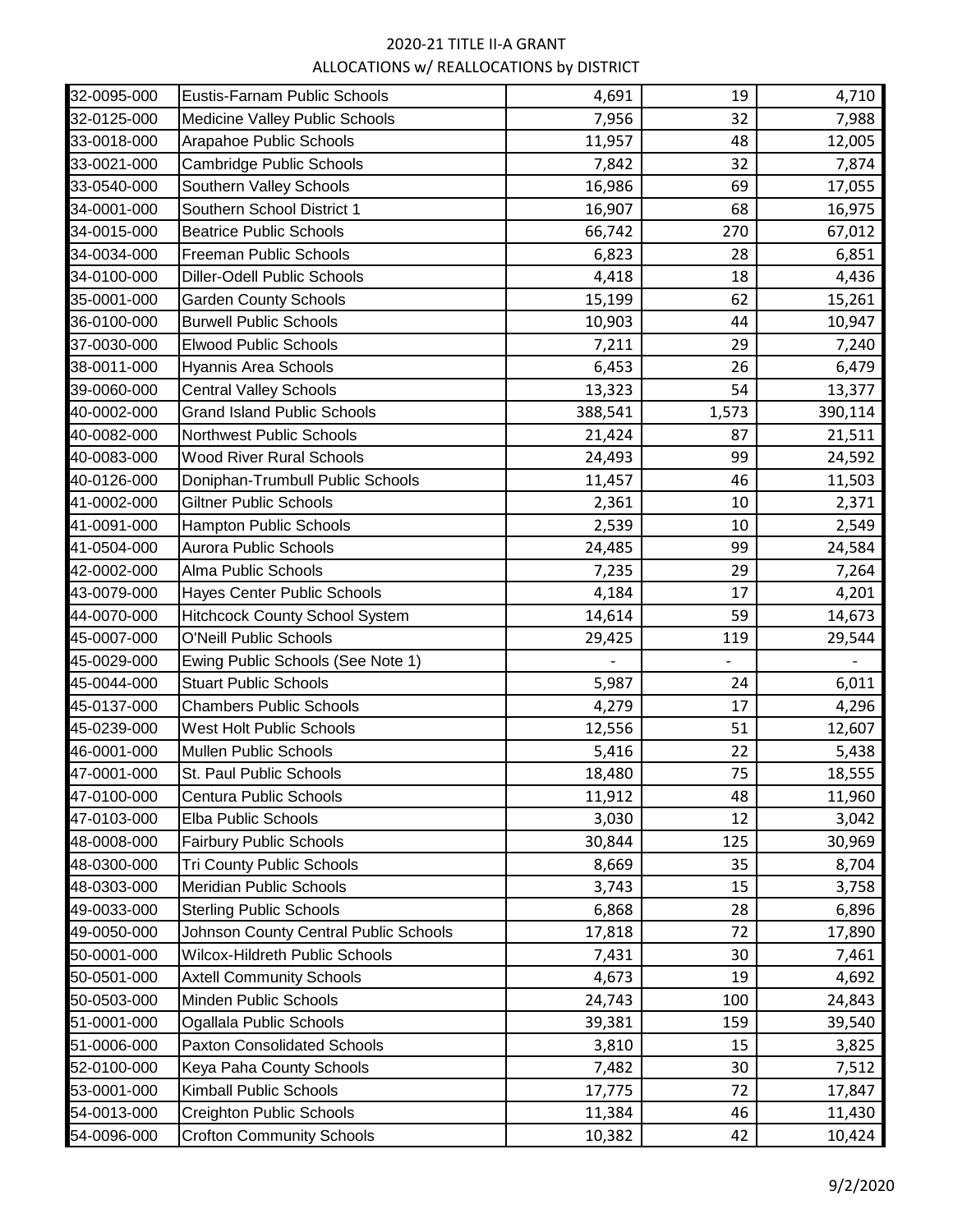| 54-0501-000 | Niobrara Public Schools                | 4,279     | 17    | 4,296     |
|-------------|----------------------------------------|-----------|-------|-----------|
| 54-0505-000 | <b>Santee Community Schools</b>        | 9,452     | 38    | 9,490     |
| 54-0576-000 | <b>Wausa Public Schools</b>            | 5,248     | 21    | 5,269     |
| 54-0583-000 | Verdigre Public Schools (See Note 1)   | 11,611    | 47    | 11,658    |
| 54-0586-000 | <b>Bloomfield Community Schools</b>    | 8,060     | 33    | 8,093     |
| 55-0001-000 | <b>Lincoln Public Schools</b>          | 1,312,126 | 5,312 | 1,317,438 |
| 55-0145-000 | <b>Waverly School District 145</b>     | 42,420    | 172   | 42,592    |
| 55-0148-000 | <b>Malcolm Public Schools</b>          | 6,151     | 25    | 6,176     |
| 55-0160-000 | Norris School District 160             | 31,326    | 127   | 31,453    |
| 55-0161-000 | <b>Raymond Central Schools</b>         | 14,473    | 59    | 14,532    |
| 56-0001-000 | North Platte Public Schools            | 146,068   | 591   | 146,659   |
| 56-0006-000 | <b>Brady Public Schools</b>            | 6,665     | 27    | 6,692     |
| 56-0007-000 | <b>Maxwell Public Schools</b>          | 6,216     | 25    | 6,241     |
| 56-0037-000 | <b>Hershey Public Schools</b>          | 10,067    | 41    | 10,108    |
| 56-0055-000 | <b>Sutherland Public Schools</b>       | 6,134     | 25    | 6,159     |
| 56-0565-000 | Wallace Public School District 65 R    | 3,238     | 13    | 3,251     |
| 57-0501-000 | <b>Stapleton Public Schools</b>        | 4,924     | 20    | 4,944     |
| 58-0025-000 | Loup County Public Schools             | 4,682     | 19    | 4,701     |
| 59-0001-000 | <b>Madison Public Schools</b>          | 22,825    | 92    | 22,917    |
| 59-0002-000 | Norfolk Public Schools                 | 143,676   | 582   | 144,258   |
| 59-0005-000 | <b>Battle Creek Public Schools</b>     | 13,003    | 53    | 13,056    |
| 59-0013-000 | Newman Grove Public Schools            | 10,393    | 42    | 10,435    |
| 59-0080-000 | <b>Elkhorn Valley Schools</b>          | 8,898     | 36    | 8,934     |
| 60-0090-000 | <b>McPherson County Schools</b>        | 2,664     | 11    | 2,675     |
| 61-0004-000 | <b>Central City Public Schools</b>     | 21,900    | 89    | 21,989    |
| 61-0049-000 | <b>Palmer Public Schools</b>           | 5,190     | 21    | 5,211     |
| 62-0021-000 | <b>Bayard Public Schools</b>           | 21,373    | 87    | 21,460    |
| 62-0063-000 | <b>Bridgeport Public Schools</b>       | 11,909    | 48    | 11,957    |
| 63-0001-000 | <b>Fullerton Public Schools</b>        | 7,330     | 30    | 7,360     |
| 63-0030-000 | Twin Rivers Public Schools             | 14,077    | 57    | 14,134    |
| 64-0023-000 | Johnson-Brock Public Schools           | 3,818     | 15    | 3,833     |
| 64-0029-000 | <b>Auburn Public Schools</b>           | 26,686    | 108   | 26,794    |
| 65-0011-000 | <b>Superior Public Schools</b>         | 15,992    | 65    | 16,057    |
| 65-2005-000 | South Central Nebraska School District | 23,282    | 94    | 23,376    |
| 66-0027-000 | Syracuse-Dunbar-Avoca Schools          | 14,327    | 58    | 14,385    |
| 66-0111-000 | Nebraska City Public Schools           | 45,035    | 182   | 45,217    |
| 66-0501-000 | Palmyra District OR-1                  | 8,576     | 35    | 8,611     |
| 67-0001-000 | Pawnee City Public Schools             | 9,132     | 37    | 9,169     |
| 67-0069-000 | <b>Lewiston Consolidated Schools</b>   | 7,202     | 29    | 7,231     |
| 68-0020-000 | <b>Perkins County Schools</b>          | 13,580    | 55    | 13,635    |
| 69-0044-000 | <b>Holdrege Public Schools</b>         | 29,893    | 121   | 30,014    |
| 69-0054-000 | <b>Bertrand Public Schools</b>         | 9,296     | 38    | 9,334     |
| 69-0055-000 | Loomis Public Schools                  | 5,556     | 22    | 5,578     |
| 70-0002-000 | <b>Pierce Public Schools</b>           | 14,408    | 58    | 14,466    |
| 70-0005-000 | <b>Plainview Public Schools</b>        | 16,361    | 66    | 16,427    |
| 70-0542-000 | <b>Osmond Public Schools</b>           | 5,871     | 24    | 5,895     |
| 71-0001-000 | <b>Columbus Public Schools</b>         | 114,672   | 464   | 115,136   |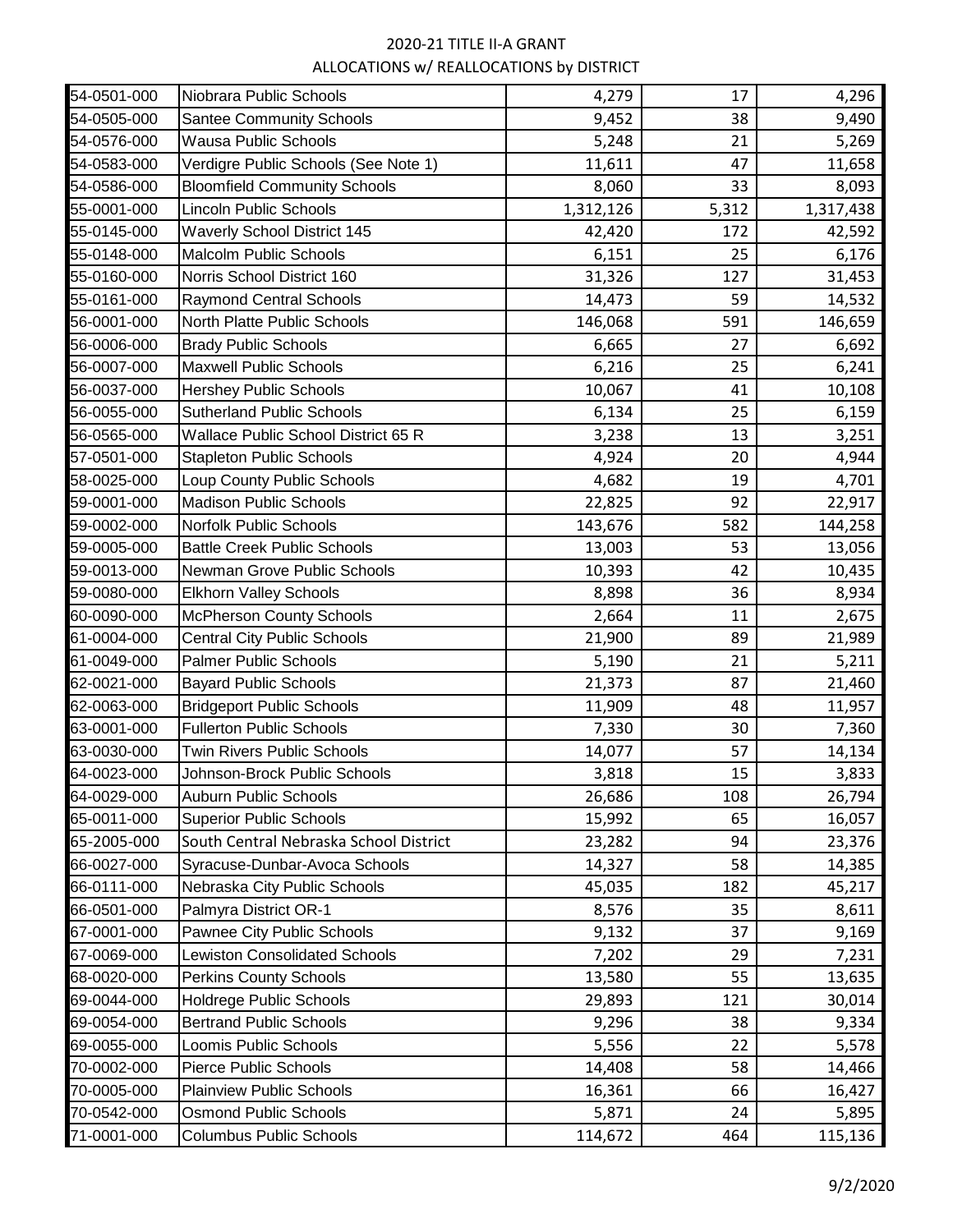| 71-0005-000 | <b>Lakeview Community Schools</b>               | 24,607  | 100 | 24,707  |
|-------------|-------------------------------------------------|---------|-----|---------|
| 71-0067-000 | <b>Humphrey Public Schools</b>                  | 8,069   | 33  | 8,102   |
| 72-0015-000 | <b>Cross County Community Schools</b>           | 7,583   | 31  | 7,614   |
| 72-0019-000 | Osceola Public Schools                          | 8,908   | 36  | 8,944   |
| 72-0032-000 | <b>Shelby-Rising City Public Schools</b>        | 8,725   | 35  | 8,760   |
| 72-0075-000 | <b>High Plains Community Schools</b>            | 9,745   | 39  | 9,784   |
| 73-0017-000 | <b>McCook Public Schools</b>                    | 41,602  | 168 | 41,770  |
| 73-0179-000 | Southwest Public Schools                        | 13,983  | 57  | 14,040  |
| 74-0056-000 | <b>Falls City Public Schools</b>                | 32,909  | 133 | 33,042  |
| 74-0070-000 | Humboldt Table Rock Steinauer Public Schools    | 20,216  | 82  | 20,298  |
| 75-0100-000 | <b>Rock County Public Schools</b>               | 9,447   | 38  | 9,485   |
| 76-0002-000 | <b>Crete Public Schools</b>                     | 53,328  | 216 | 53,544  |
| 76-0044-000 | <b>Dorchester Public Schools</b>                | 4,094   | 17  | 4,111   |
| 76-0068-000 | <b>Friend Public Schools</b>                    | 5,550   | 22  | 5,572   |
| 76-0082-000 | Wilber-Clatonia Public Schools                  | 17,623  | 71  | 17,694  |
| 77-0001-000 | <b>Bellevue Public Schools</b>                  | 206,273 | 835 | 207,108 |
| 77-0027-000 | Papillion-La Vista Public Schools               | 178,168 | 721 | 178,889 |
| 77-0037-000 | <b>Gretna Public Schools</b>                    | 34,160  | 138 | 34,298  |
| 77-0046-000 | <b>Springfield Platteview Community Schools</b> | 22,068  | 89  | 22,157  |
| 78-0001-000 | Ashland-Greenwood Public Schools                | 17,319  | 70  | 17,389  |
| 78-0009-000 | <b>Yutan Public Schools</b>                     | 6,854   | 28  | 6,882   |
| 78-0039-000 | <b>Wahoo Public Schools</b>                     | 25,018  | 101 | 25,119  |
| 78-0072-000 | <b>Mead Public Schools</b>                      | 5,361   | 22  | 5,383   |
| 78-0107-000 | <b>Cedar Bluffs Public Schools</b>              | 5,846   | 24  | 5,870   |
| 79-0002-000 | Minatare Public Schools                         | 5,867   | 24  | 5,891   |
| 79-0011-000 | Morrill Public Schools                          | 13,748  | 56  | 13,804  |
| 79-0016-000 | <b>Gering Public Schools</b>                    | 66,837  | 271 | 67,108  |
| 79-0031-000 | Mitchell Public Schools                         | 28,836  | 117 | 28,953  |
| 79-0032-000 | <b>Scottsbluff Public Schools</b>               | 144,227 | 584 | 144,811 |
| 80-0005-000 | <b>Milford Public Schools</b>                   | 13,081  | 53  | 13,134  |
| 80-0009-000 | Seward Public Schools                           | 32,568  | 132 | 32,700  |
| 80-0567-000 | <b>Centennial Public Schools</b>                | 14,655  | 59  | 14,714  |
| 81-0003-000 | <b>Hay Springs Public Schools</b>               | 4,456   | 18  | 4,474   |
| 81-0010-000 | Gordon-Rushville Public Schools                 | 38,497  | 156 | 38,653  |
| 82-0001-000 | Loup City Public Schools                        | 15,045  | 61  | 15,106  |
| 82-0015-000 | <b>Litchfield Public Schools</b>                | 6,607   | 27  | 6,634   |
| 83-0500-000 | <b>Sioux County Public Schools</b>              | 4,600   | 19  | 4,619   |
| 84-0003-000 | <b>Stanton Community Schools</b>                | 8,317   | 34  | 8,351   |
| 85-0060-000 | <b>Deshler Public Schools</b>                   | 11,651  | 47  | 11,698  |
| 85-0070-000 | <b>Thayer Central Community Schools</b>         | 12,156  | 49  | 12,205  |
| 85-2001-000 | <b>Bruning-Davenport Unified School System</b>  | 5,779   | 23  | 5,802   |
| 86-0001-000 | <b>Thedford Public Schools</b>                  | 5,027   | 20  | 5,047   |
| 87-0001-000 | Pender Public Schools                           | 12,706  | 51  | 12,757  |
| 87-0013-000 | <b>Walthill Public Schools</b>                  | 25,651  | 104 | 25,755  |
| 87-0016-000 | <b>Umonhon Nation Public Schools</b>            | 35,493  | 144 | 35,637  |
| 87-0017-000 | Winnebago Public Schools                        | 39,545  | 160 | 39,705  |
| 88-0005-000 | <b>Ord Public Schools</b>                       | 19,419  | 79  | 19,498  |